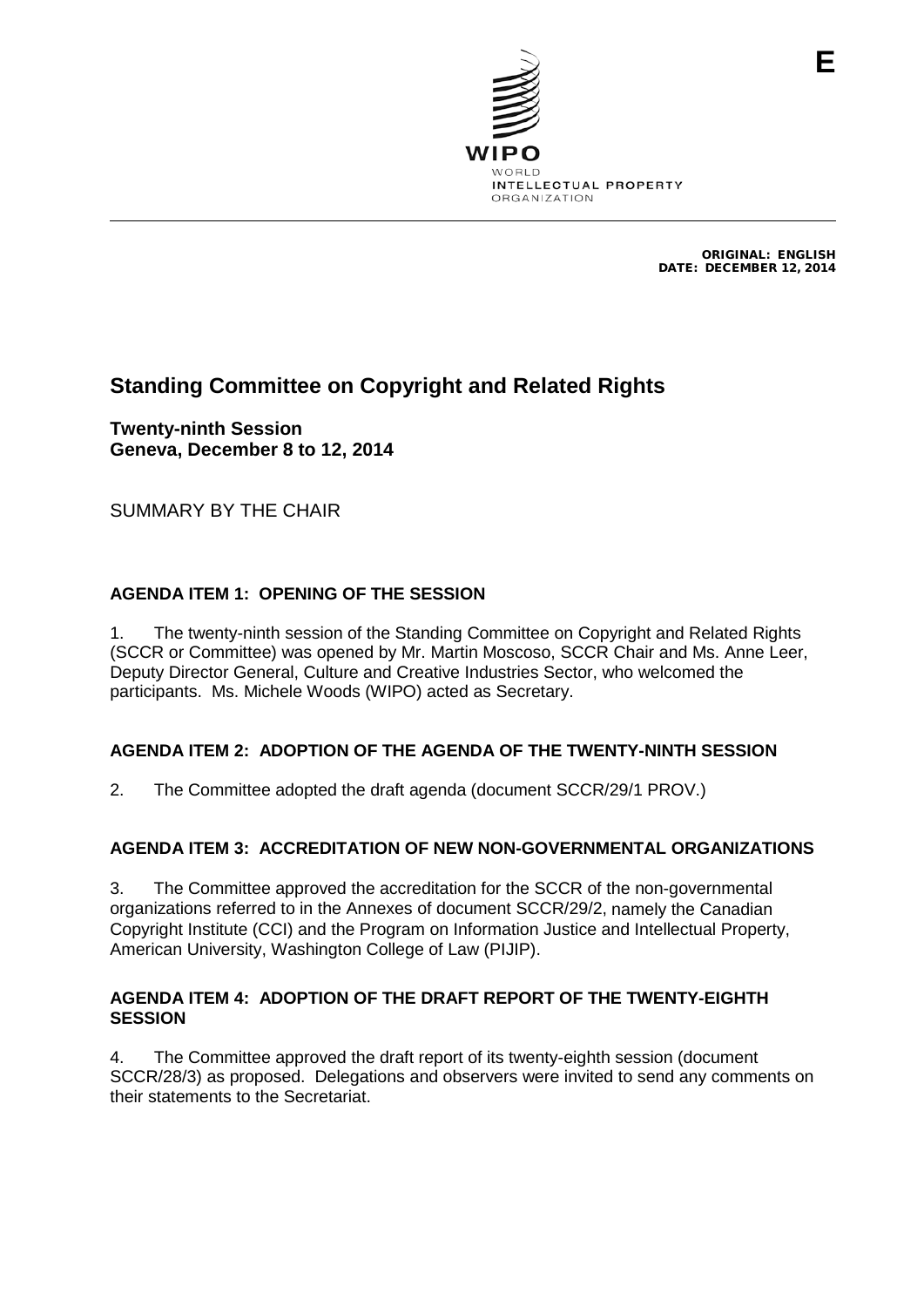## **AGENDA ITEM 5: PROTECTION OF BROADCASTING ORGANIZATIONS**

5. The documents related to this agenda item are documents SCCR/27/2 REV., SCCR/27/6 and technical non-papers prepared by the Chair on "*concepts"*, "*object of protection*" and "*rights to be granted* ", which addressed these issues and were submitted at the 27th, 28th and 29th sessions of the SCCR. Discussions were held on the technical non-papers.

6. The Committee requested the Secretariat to update the information contained in the technical background paper (document SCCR 7/8) and the 2010 study on "Current Market and Technology Trends in the Broadcasting Sector" (document SCCR 19/12), on current technological developments in broadcasting with special reference to the ways new digital technologies are used by traditional broadcasting and cablecasting organizations including in developing and least developed countries with the aim of presenting the results of the study and providing opportunities for technical discussion at the 30th session of the SCCR.

7. Technical experts, with emphasis on experts from developing and least-developed countries, will be invited for a half-day information session at SCCR/30 to address some of the technical issues considered in the discussions. The Committee agreed that Member States will be encouraged to submit specific questions to be addressed by the technical experts through Regional Coordinators to the Secretariat.

8. This item will be maintained on the agenda of the thirtieth session of the SCCR.

## **AGENDA ITEM 6: LIMITATIONS AND EXCEPTIONS FOR LIBRARIES AND ARCHIVES**

9. The Committee heard the presentation of Professor Kenneth Crews on the *Study on Copyright Limitations and Exceptions for Libraries and* Archives, contained in document SCCR/29/3, which updated a previous study of the same name contained in document SCCR/17/2, submitted in 2008. The Committee welcomed the presentation and delegations and observers participated in an extensive question-and-answer session with Professor Crews.

10. The Committee asked the Secretariat to arrange before the next session for the preparation of a document that combines both study documents and reflects the additional information on national library and archive limitations and exceptions provided by delegations. The Secretariat will expedite preparation of the portion of the meeting report that includes the record of the presentation and discussion, including contributions from Members and observers. The Secretariat will also consider alternative ways of presenting the material to allow searching and comparison, taking into account resource considerations.

11. The documents related to this agenda item are SCCR/26/3, SCCR/26/8, SCCR/29/3 and SCCR/29/4.

12. The Committee heard the further presentation of document SCCR/26/8 submitted by the United States of America, followed by the presentation of document SCCR/29/4 submitted by the African Group, Brazil, Ecuador, India and Uruguay.

13. The Chair introduced a non-paper he had prepared on "*exceptions and limitations for libraries and archives"*. Delegations will consider this proposal at the next session.

14. This item will be maintained on the agenda of the thirtieth session of the SCCR.